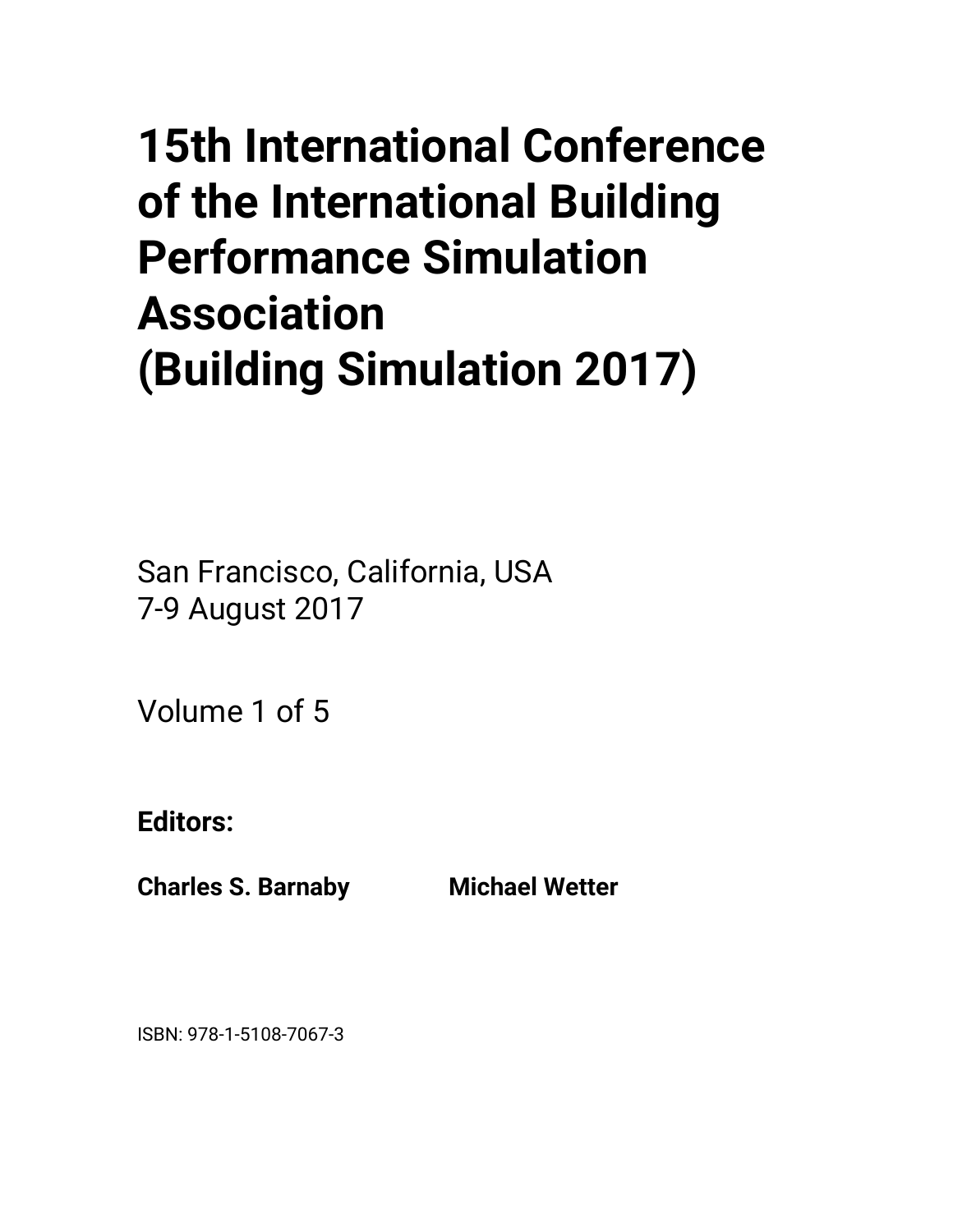**Printed from e-media with permission by:** 

Curran Associates, Inc. 57 Morehouse Lane Red Hook, NY 12571



**Some format issues inherent in the e-media version may also appear in this print version.** 

Copyright© (2017) by International Building Performance Simulation Association (IBPSA) All rights reserved.

This is a preliminary printing of the Building Simulation 2017 Proceedings and is produced by kind permission of the International Building Performance Simulation Association (IBPSA)

Printed by Curran Associates, Inc. (2018)

For permission requests, please contact International Building Performance Simulation Association (IBPSA) at the address below.

International Building Performance Simulation Association (IBPSA) c/o Malcolm Cook Loughborough University-Civil Building Leics LE11 3TU United Kingdom

malcolm.cook@lboro.ac.uk

#### **Additional copies of this publication are available from:**

Curran Associates, Inc. 57 Morehouse Lane Red Hook, NY 12571 USA Phone: 845-758-0400 Fax: 845-758-2633 Email: curran@proceedings.com Web: www.proceedings.com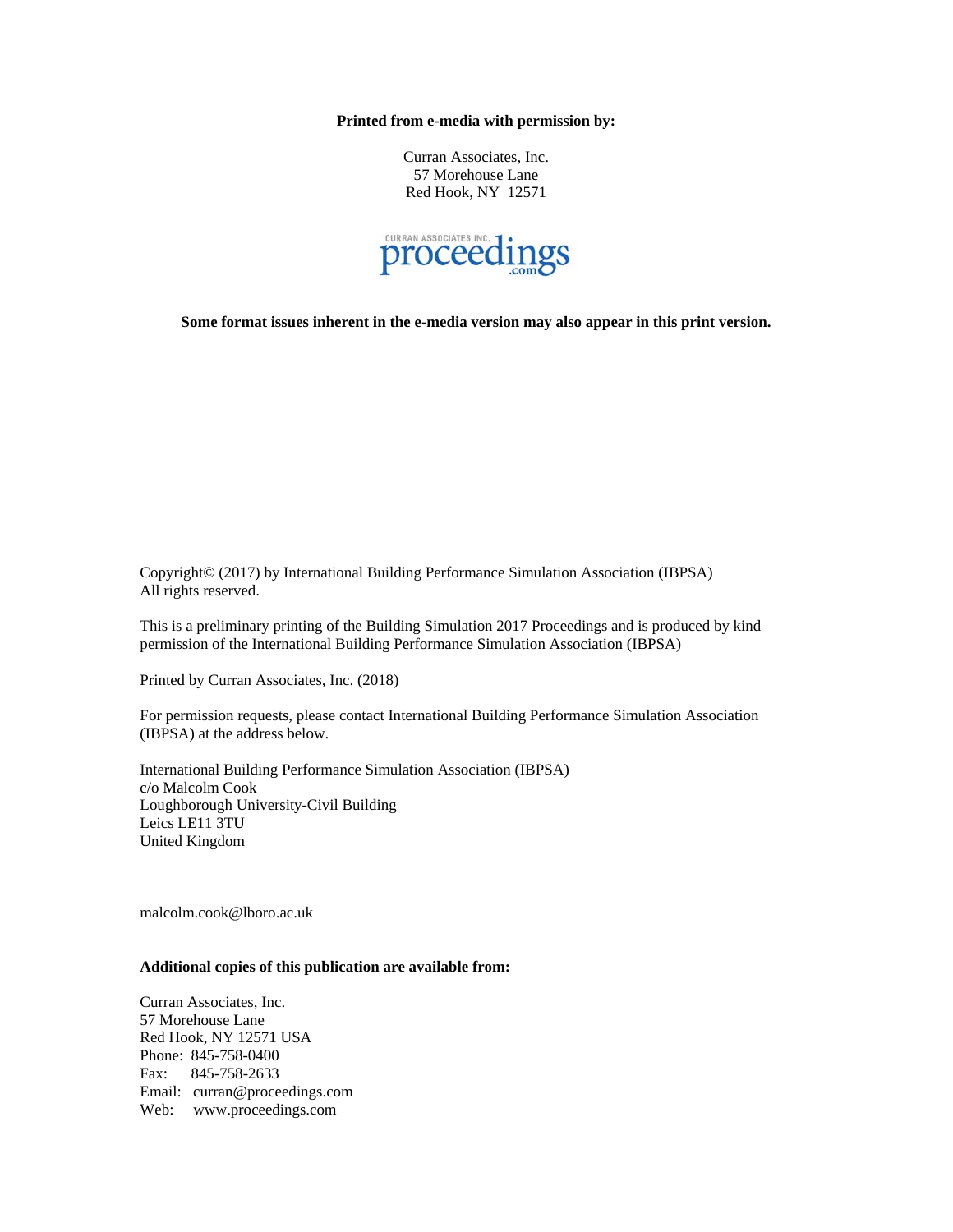# **TABLE OF CONTENTS**

#### **VOLUME 1**

#### **AIRFLOW**

| <b>Computational Design Support for Double-skin Facades with Concomitant Acoustical Protection and Natural</b>                                         |  |
|--------------------------------------------------------------------------------------------------------------------------------------------------------|--|
| Ardeshir Mahdavi, Josef Lechleitner, Egzon Bajraktari                                                                                                  |  |
|                                                                                                                                                        |  |
| Maurizio Cellura, Francesco Guarino, Sonia Longo, Marina Mistretta, Giovanni Tumminia                                                                  |  |
| Hayder Alsaad, Conrad Voelker                                                                                                                          |  |
| G.P. Lydon, I. Hischier, J. Hofer, A. Schlueter                                                                                                        |  |
| Charalampos Angelopoulos, Malcolm J. Cook, Christopher R. Iddon, Stephen M. Porritt                                                                    |  |
| Motoya Hayashi                                                                                                                                         |  |
| Tatsuhiro Yamamoto, Akihito Ozaki, Myongyang Lee, Hideki Kusumoto                                                                                      |  |
| A Comparison of Methods for Evaluating Ventilation Cooling Potential Building Program Based Climate Analysis<br>Alpha Yacob Arsano, Christoph Reinhart |  |
| Design of Stadia for Hot Climates: A CFD and Wind Tunnel Analysis of the Wind Flow over a Saddle-Shaped                                                |  |
| Rubina Ramponi, Paul Lynch, Giulia Matteoni, Mutlu Ucuncu, Steve Walker                                                                                |  |
| Christoph Waibel, Lukas Bystricky, Aytaç Kubilay, Ralph Evins, Jan Carmeliet                                                                           |  |
| Nari Yoon, Ali Malkawi                                                                                                                                 |  |
| Junji Yi, Andrea Frisque, Kendal Bushe                                                                                                                 |  |
| Ioanna Vrachimi, Ana Paula Melo, Daniel Costola                                                                                                        |  |
| <b>Experimental and Simulation Study to Improve Operation of a Hybrid Ventilation System in an Institutional</b>                                       |  |
| Charalampos Vallianos, Sophie Yuan, Andreas Athienitis, Jiwu Rao                                                                                       |  |
| Julia Thompson, Michael Donn, George Baird                                                                                                             |  |

#### **BIM**

| Automated Building Data Exchange between BIM and BPS Supporting Building Environmental Assessment            |  |
|--------------------------------------------------------------------------------------------------------------|--|
|                                                                                                              |  |
| Danny Alfredo Lobos Calquin                                                                                  |  |
| Estimating the Indoor Thermal Comfort Deficit in the Social Housing Built in Ecuador by Integrating Building |  |
|                                                                                                              |  |
| Andrés Gallardo, Geovanna Villacreses, Manuel Almaguer, Andrea Lobato-Cordero, Martín Cordovez               |  |
| Towards an IFC-Modelica Tool Facilitating Model Complexity Selection for Building Energy Simulation  142     |  |
| Glenn Reynders, Ando Andriamamonjy, Ralf Klein, Dirk Saelens                                                 |  |

#### **BEST PRACTICES**

| Simulation-based Comparison of Robustness Assessment Methods to Identify Robust Low-energy Building    |  |
|--------------------------------------------------------------------------------------------------------|--|
|                                                                                                        |  |
| Rajesh Kotireddy, Pieter-Jan Hoes, Jan. L. M. Hensen                                                   |  |
| Bridging the Environmental and Energy Performance Gap in Buildings Through Simulation, Measurement and |  |
|                                                                                                        |  |
| Matthew Horrigan, Edward Murphy, James O'Donnell                                                       |  |
|                                                                                                        |  |
| PC Thomas, GS Rao, Justin Wong                                                                         |  |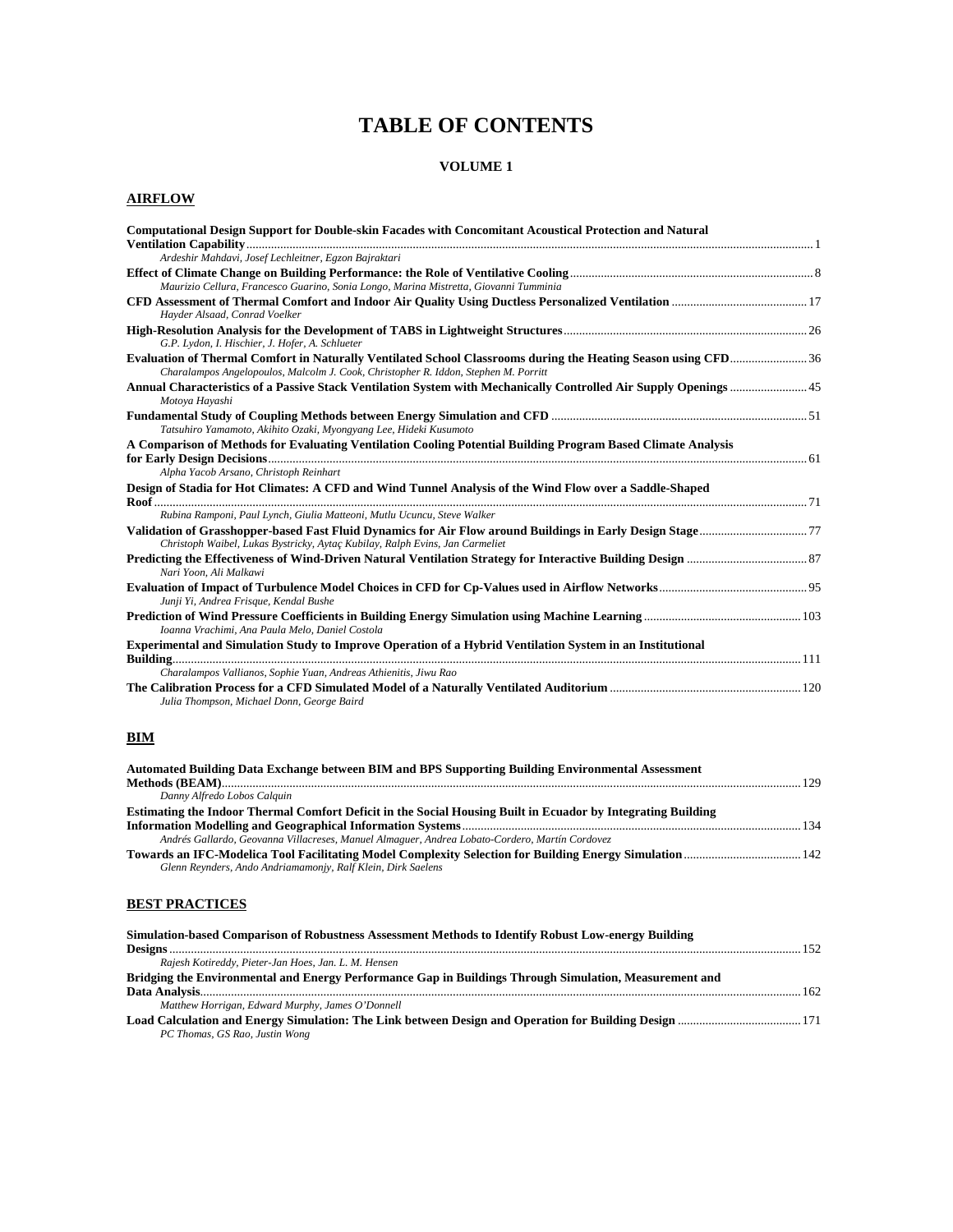#### **BUILDING PHYSICS**

| Numerical Analysis of the Impact of Thermal Inertia from the Furniture / Indoor Content and Phase Change        |  |
|-----------------------------------------------------------------------------------------------------------------|--|
|                                                                                                                 |  |
| Hicham Johra, Per Kvols Heiselberg, Jérôme Le Dréau                                                             |  |
| Pavel Charvat, Lubomir Klimes, Milan Ostry                                                                      |  |
| Arta Yazdanseta, Leslie Norford                                                                                 |  |
|                                                                                                                 |  |
| Maria del Carmen Bocanegra-Yanez, Paul Strachan, Chris Morgan, Tim Sharpe                                       |  |
| Mould Growth Assessment of Internally Insulated Advanced Envelopes: A Parametric Study and the Notion of the    |  |
| Mohamad Ibrahim, Marina Stipetic, Etienne Wurtz, Jürgen Frick                                                   |  |
| Real-Time Assessment of Human Thermal Comfort Using Image Recognition in Conjunction with a Detailed            |  |
| Henning Metzmacher, Daniel Wölki, Carolin Schmidt, Jérôme Frisch, Christoph van Treeck                          |  |
|                                                                                                                 |  |
| Veronica Soebarto, Terence Williamson, Martin Freney                                                            |  |
|                                                                                                                 |  |
| Bronson Ferster, Hui Shen, Joseph D. Rendall                                                                    |  |
|                                                                                                                 |  |
| Yan Liu, Jiang Liu, Liu Yang, Ligiang Hou, Yuhao Qiao, Mengyuan Wang                                            |  |
|                                                                                                                 |  |
| Joshua Tolley, Malcolm Cook                                                                                     |  |
| Effect of Environment on the Selection of Phase Change Materials for Building Wallboards using Multi-criteria   |  |
|                                                                                                                 |  |
| David Beltran, Javier Martínez-Gómez, Andrea Lobato-Cordero                                                     |  |
| Analysis of the Hygrothermal Environment in High-insulation Houses Using Stand-type Radiation Panel System 276  |  |
| Lee Myonghyang, Akihito Ozaki, Yosuke Chiba, Tadasu Ohishi                                                      |  |
| Konstantinos Mourkos, Eirini Mantesi, Christina J. Hopfe, Malcolm Cook, Jacqueline Glass, Chris Goodier         |  |
| Dynamic-physical Model to Predict the Performance of a Solar Chimney in a Warm-humid Climate with Different     |  |
|                                                                                                                 |  |
| Luis Godoy-Vaca, Manuel Almaguer, Juan Kastillo, Javier Martinez, Andrea Lobato-Cordero                         |  |
| Identifying a Suitable Climate File for the Moisture Risk Assessment of Internally Insulated Walls Exposed to   |  |
|                                                                                                                 |  |
| Valentina Marincioni, Hector Altamirano-Medina                                                                  |  |
| A Strategy for Modelling Typical Indoor Climates in Historic Buildings: Moisture Buffering of Massive Walls and |  |
|                                                                                                                 |  |
| Lien De Backer, Jelle Laverge, Arnold Janssens, Michel De Paepe                                                 |  |
| Evaluating the Thermal Performance of Mass Walls Compared to Wood-Framed and Steel-Framed Walls in              |  |
|                                                                                                                 |  |
| Vrushali Mendon, Reid Hart, Martha VanGeem                                                                      |  |
| Michael Morley                                                                                                  |  |
| Numerical Investigation of the Hygrothermal Behaviour of a Hemp-Concrete Room: Hysteresis Effect of the         |  |
|                                                                                                                 |  |
| Georges Costantine, Chadi Maalouf, Elias Kinab, Guillaume Polidori                                              |  |
| Trombe Wall Nodal Temperature Evaluations with Energy Plus Finite Difference Algorithm and Comparison           |  |
|                                                                                                                 |  |
| M. Ozdenefe, M. Rezaei, U. Atikol                                                                               |  |
|                                                                                                                 |  |
| <b>BUILDING STOCK</b>                                                                                           |  |
|                                                                                                                 |  |

| A. Sancho-Tomás, J. Chapman, M. Sumner, D. Robinson                                                    |        |
|--------------------------------------------------------------------------------------------------------|--------|
|                                                                                                        |        |
| Yixing Chen, Tianzhen Hong, Mary Ann Piette                                                            |        |
| The Socio-Economics and Energy Demand – United Kingdom Model (SEED-UK) Understanding the Dynamics,     |        |
|                                                                                                        |        |
| Trevor Sweetnam, Catalina Spataru, Mark Barrett                                                        |        |
| Bottom-up Modeling of Residential Heating Systems for Demand Side Management in District Energy System |        |
|                                                                                                        | $-387$ |
| Michael Kramer, Akhila Jambagi, Vicky Cheng                                                            |        |
|                                                                                                        |        |
| Morten Brøgger, Kim B. Wittchen                                                                        |        |
|                                                                                                        |        |
| Gustavo Sousa, Benjamin Jones, Parham A. Mirzaei, Darren Robinson                                      |        |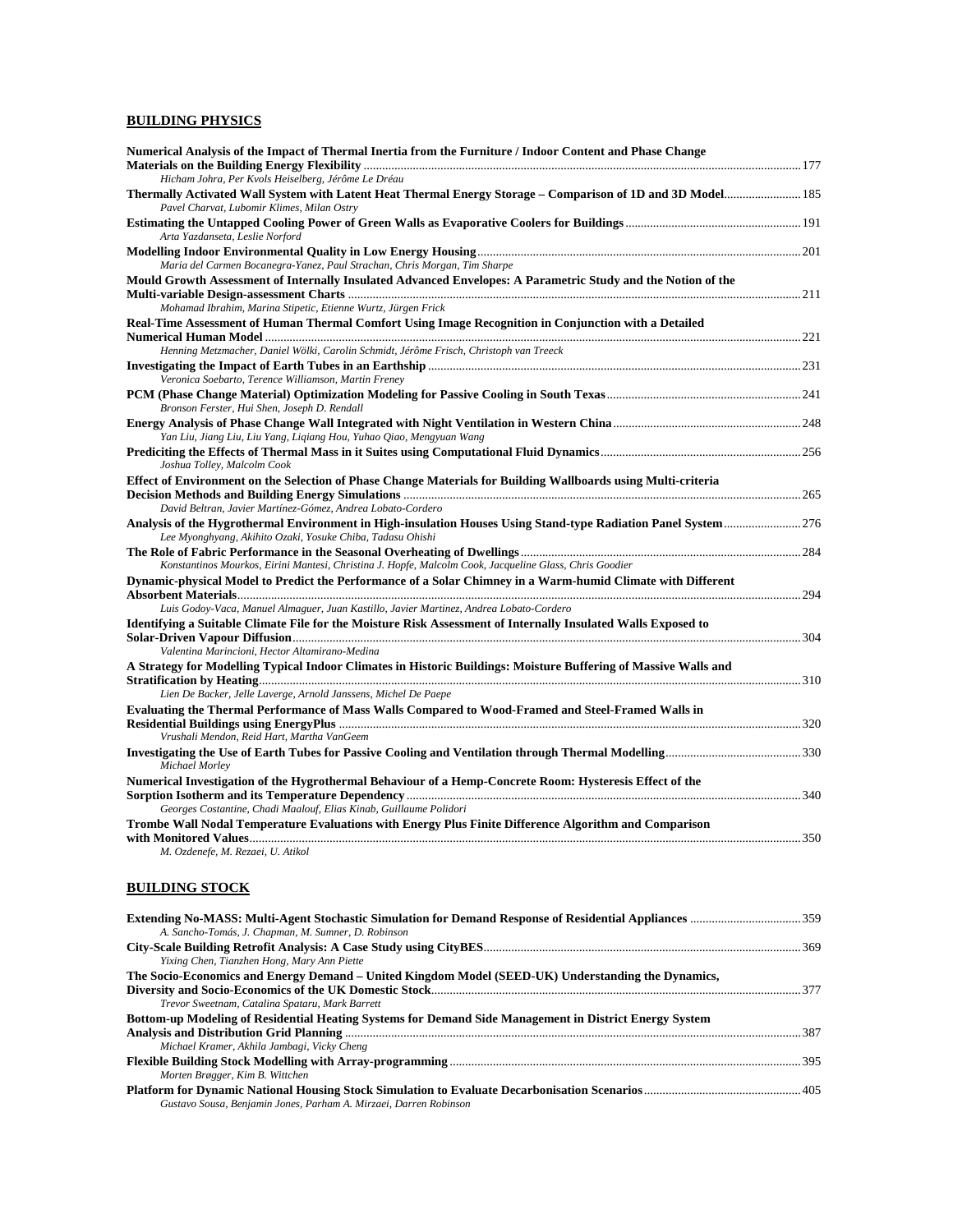| Michael Mans, Peter Remmen, Anna Scholl, Marcus Fuchs, Dirk Müller                                                                                                         |  |
|----------------------------------------------------------------------------------------------------------------------------------------------------------------------------|--|
|                                                                                                                                                                            |  |
| Juergen Schumacher, Ursula Eicker, Johannes Weigl, Mario Orth, Michael Bobker, Honey Berk                                                                                  |  |
|                                                                                                                                                                            |  |
| Ki Uhn Ahn, Han Sol Shin, Cheol Soo Park, Kwang Woo Kim                                                                                                                    |  |
|                                                                                                                                                                            |  |
| Kristina Orehounig, Jonas Landolt, Georgios Mavromatidis, Akomeno Omu, Danhong Wang, Raphael Wu                                                                            |  |
| Power-to-gas for Decentralized Energy Systems: Development of an Energy Hub Model for Hydrogen Storage 49<br>Portia Murray, Akomeno Omu, Kristina Orehounig, Jan Carmeliet |  |
| Thermal and Economic Efficiency of Progressive Retrofit Strategies for School Buildings by a Statistical Analysis                                                          |  |
|                                                                                                                                                                            |  |
| Lavinia Chiara Tagliabue, Andrea Giovanni Mainini, Fulvio Re Cecconi, Sebastiano Maltese, Enrico De Angelis, Andrea Zani                                                   |  |
| Rajat Gupta, Matt Gregg                                                                                                                                                    |  |
| Sensitivity of Low-Voltage Grid Impact Indicators to Modeling Assumptions and Boundary Conditions in                                                                       |  |
|                                                                                                                                                                            |  |
| Christina Protopapadaki, Dirk Saelens                                                                                                                                      |  |
| Development of Energy Simulation Models from Smart Meter Data using Inverse Modelling and Genetic                                                                          |  |
|                                                                                                                                                                            |  |
| Daniel Costola, Ana Paula Melo, Loic Jacob                                                                                                                                 |  |
| <b>Evaluation of the Greenhouse Gas Reduction Effect in the Japanese Residential Sector Considering the</b>                                                                |  |
|                                                                                                                                                                            |  |
| Takashi Momonoki, Ayako Taniguchi-Matsuoka, Yohei Yamaguchi, Yoshiyuki Shimoda                                                                                             |  |
|                                                                                                                                                                            |  |
| Deuk Woo Kim, Yu Min Kim, Sang Hoon Lee, Won Young Park, Young Jin Bok, Sung Kyun Ha, Seung Eon Lee                                                                        |  |

#### **CALIBRATION**

| Bart Merema, Muhannad Delwati, Maarten Sourbron, Hilde Breesch                                           |  |
|----------------------------------------------------------------------------------------------------------|--|
|                                                                                                          |  |
| Rebecca Ward, Ruchi Choudhary, Yeonsook Heo, John Aston                                                  |  |
|                                                                                                          |  |
| Ardeshir Mahdavi, Farhang Tahmasebi                                                                      |  |
| Leveraging Zone Air Temperature Data to Improve Physics-Based Energy Simulation of Existing Buildings534 |  |
| Sang Hoon Lee, Tianzhen Hong                                                                             |  |
|                                                                                                          |  |
| Filippo Monari, Paul Strachan                                                                            |  |
|                                                                                                          |  |
| Lisa Scanu, Stéphane Ploix, Pierre Bernaud, Etienne Wurtz                                                |  |
|                                                                                                          |  |
| Filip Jorissen, Wim Boydens, Lieve Helsen                                                                |  |

#### **VOLUME 2**

| Kathrin Menberg, Yeonsook Heo, Ruchi Choudhary                                                      |  |
|-----------------------------------------------------------------------------------------------------|--|
| A Comparison of MCMC Algorithms for the Bayesian Calibration of Building Energy Models for Building |  |
|                                                                                                     |  |
| Adrian Chong, Khee Poh Lam                                                                          |  |
|                                                                                                     |  |
| Honey Berk, Marco Ascazubi, Michael Bobker                                                          |  |
|                                                                                                     |  |
| Dimitrios-Stavros Kapetanakis, Olivier Neu, Donal Finn                                              |  |
|                                                                                                     |  |
| Eric Teitelbaum, Hongshan Guo, Jake Read, Forrest Meggers                                           |  |
|                                                                                                     |  |
| Saman Mostafavi, Benjamin Futrell, Robert W. Cox                                                    |  |
|                                                                                                     |  |

#### **CODES**

| Karim Khan Juhoor, Laurent Lemaitre, Maxime Boulinguez, Alain Bastide                                     |      |
|-----------------------------------------------------------------------------------------------------------|------|
| Development of an Information Delivery Manual for Early Stage BIM-based Energy Performance Assessment and |      |
|                                                                                                           | -638 |
| Ekaterina Petrova, Iva Romanska, Martin Stamenov, Kjeld Svidt, Rasmus Lund Jensen                         |      |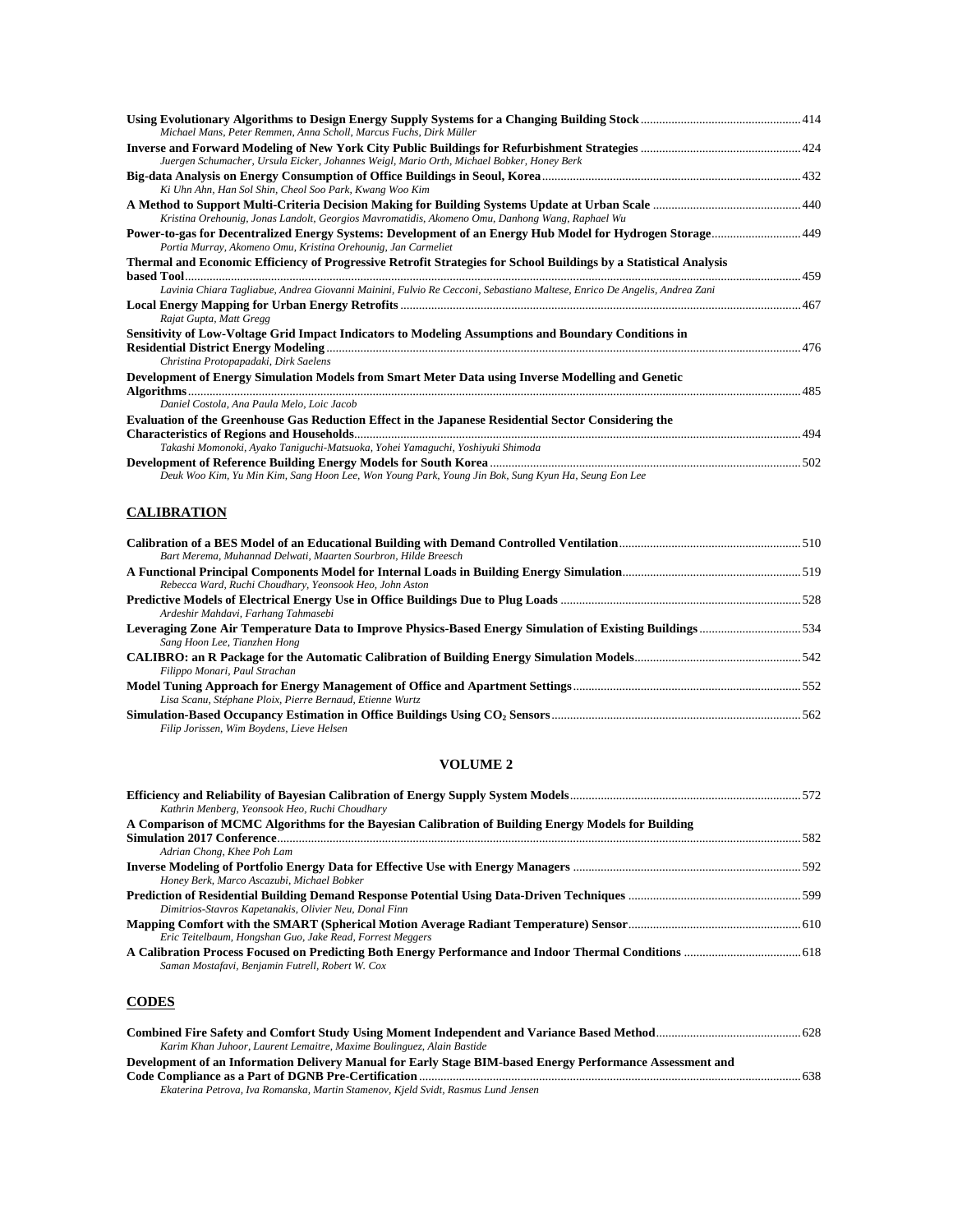| Domenico Dirutigliano, Ilaria Ballarini, Giovanni Murano, Vincenzo Corrado                                                                                                         |  |
|------------------------------------------------------------------------------------------------------------------------------------------------------------------------------------|--|
|                                                                                                                                                                                    |  |
| Supriya Goel, Michael Rosenberg, Bing Liu, Charles Eley                                                                                                                            |  |
| Developing an OpenStudio Script for Simpler Compliance Validation for the Energy Conservation Code for                                                                             |  |
| Mauro Contreras-Luzanilla, Fátima Chavarría                                                                                                                                        |  |
| Development of Automated Procedures to Generate Reference Building Models for ASHRAE Standard 90.1 and<br>Andrew Parker, Philip Haves, Subhash Jegi, Vishal Garg, Baptiste Ravache |  |
| <b>CONTROLS</b>                                                                                                                                                                    |  |
| Forecasting of Cooling Coil Load using On-Site Forecasts of Outdoor Air Conditions versus Forecasts from                                                                           |  |
| Mathieu Le Cam, Radu Zmeureanu, Ahmed Daoud, Andreas K. Athienitis                                                                                                                 |  |
| Julian Buderus, Arno Dentel                                                                                                                                                        |  |
| Patrick Beguery, Melec Petit-Pierre, Henri Obara, Romain Brunet, Sophie Marat, Max Boegli                                                                                          |  |
|                                                                                                                                                                                    |  |
| Caroline Lorz, Romana Markovic, Jérôme Frisch, Christoph van Treeck                                                                                                                |  |
| Trent Hilliard, Lukas Swan                                                                                                                                                         |  |
| H. Burak Gunay, William O'Brien, Ian Beausoleil-Morrison, Weiming Shen, Guy Newsham, Iain Macdonald                                                                                |  |
| Towards a Semantically-enabled Control Strategy for Building Simulations: Integration of Semantic Technologies                                                                     |  |
| P. Delgoshaei, M. A. Austin, A. J. Pertzborn, M. Heidarinejad, V. Chandan                                                                                                          |  |
| Implementation and Demonstration of a Building Simulation Based Testbed for Assessment of Data Centre Multi-                                                                       |  |
| Vojtech Zavrel, J. Ignacio Torrens, Jan L.M. Hensen                                                                                                                                |  |
| David H. Blum, Michael Wetter                                                                                                                                                      |  |
| Amin Mirakhorli, Bing Dong                                                                                                                                                         |  |
| Dimitrios-Stavros Kapetanakis, Despoina Christantoni, Eleni Mangina, Donal Finn                                                                                                    |  |
| Yoshiyuki Shimoda, Kazuki Mitamura, Yuki Mataga, Koki Oshima, Hiromasa Tanaka, Shingo Tanabe                                                                                       |  |
| John Clauß, Christian Finck, Pierre Vogler-Finck, Paul Beagon                                                                                                                      |  |
| Virtual Testbed on Evaluating Automated Fault Detection and Diagnostic (AFDD) Algorithms for Common Faults                                                                         |  |
| Liping Wang, Majid Karami                                                                                                                                                          |  |

**Co-Simulation and Validation of Advanced Building Controls with VOLTTRONTM and EnergyPlusTM**...........................................801 *Charles D. Corbin, Draguna Vrabie, Srinivas Katipamula*  **Impact of Different Short-term Thermal Energy Storage Strategies on the Performance of an Inverter Controlled Air-to-Water Heat Pump(IATWHP) in Residential Buildings in Belgium.** ............................................................................................811 *Hugo Monteyne, Wim Beyne, Bernd Ameel, Michel De Paepe*  **Automated Commissioning of Buildings Heating Systems by Numerical Model Calibration**...............................................................821 *Wilfried Thomare, Simon Rouchier, Monika Woloszyn, Eric Francois* 

#### **DAYLIGHTING**

| Shamim Javed, Georg Reichard                                                                            |  |
|---------------------------------------------------------------------------------------------------------|--|
|                                                                                                         |  |
| Timur Dogan, Ye Chan Park                                                                               |  |
| Jiangtao Du, Xin Zhang, Steve Sharples                                                                  |  |
| Nathaniel L Jones, Christoph F Reinhart                                                                 |  |
| Matthias Werner, Rainer Pfluger, David Geisler-Moroder, Wolfgang Feist                                  |  |
| Inter-Model Comparison of Five Climate-Based Daylight Modelling Techniques: Redirecting Glazing/Shading |  |
| Eleonora Prambilla, Donic A Chi Bool, Christina I Hopfe, John Mardaliania                               |  |

*Eleonora Brembilla, Doris A Chi Pool, Christina J Hopfe, John Mardaljevic*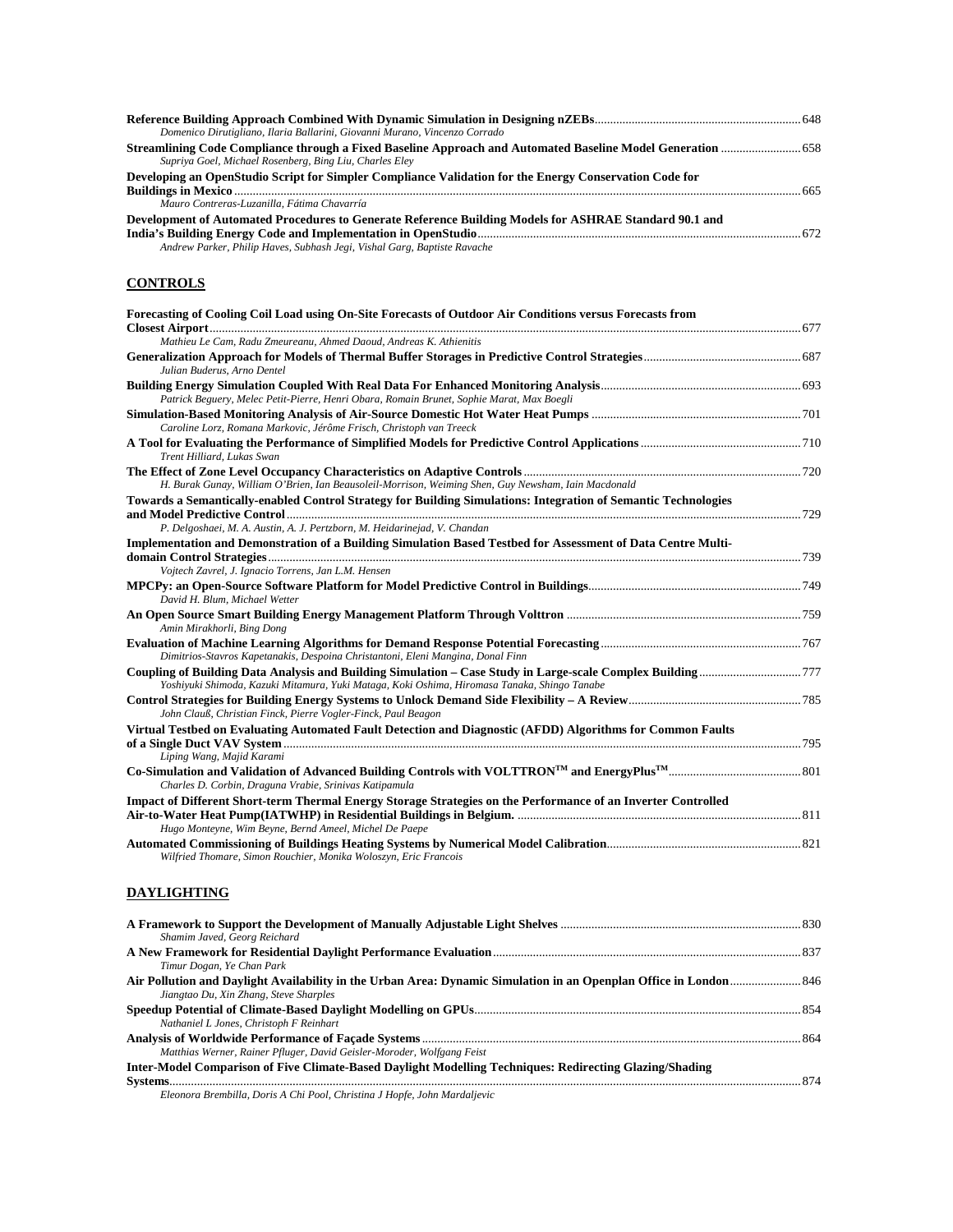| Yujie Wu, Jérôme Henri Kämpf, Jean-Louis Scartezzini                                                                                        |      |
|---------------------------------------------------------------------------------------------------------------------------------------------|------|
|                                                                                                                                             |      |
| Joel Hoover, Timur Dogan                                                                                                                    |      |
| Anna Maria Atzeri, Francesca Cappelletti, Andrea Gasparella                                                                                 |      |
| Sara Gilani, William O'Brien                                                                                                                |      |
| Christian Humann, Andrew McNeil                                                                                                             |      |
| Validation of the Five-Phase Method for Simulating Complex Fenestration Systems with Radiance Against Field                                 |      |
|                                                                                                                                             |      |
| David Geisler-Moroder, Eleanor S. Lee, Gregory J. Ward                                                                                      |      |
| Jae Yong Suk                                                                                                                                |      |
| Muhammad Waseem Ahmad, Jean-Laurent Hippolyte, Monjur Mourshed, Yacine Rezgui                                                               |      |
| The Potential of Artificial Neural Networks to Model Daylight Harvesting in Buildings Located in Different                                  |      |
|                                                                                                                                             |      |
| Raphaela Walger da Fonseca, Fernando O. R. Pereira, Konstantinos Papamichael                                                                |      |
|                                                                                                                                             |      |
| Phillip H. Ewing, John Haymaker, Eve A. Edelstein                                                                                           |      |
| Dan Hou, Gang Liu, Qi Zhang, Lan Wang                                                                                                       | .969 |
| Jinqing Peng, Jacob Jonsson, Robert Hart, Dragan C. Curcija, Stephen E. Selkowitz                                                           |      |
| Veiled Facades: Impacts of Patterned-Mass Shades on Building Energy Savings, Daylighting Autonomy, and<br>Ihab M.K. Elzeyadi, Ayesha Batool |      |

#### **DESIGN**

| Planning Guidelines and Product Development for Air Supply Distribution using Active Overflow Elements in |      |
|-----------------------------------------------------------------------------------------------------------|------|
| Elisabeth Sibille, Fabian Ochs, Rainer Pfluger                                                            |      |
| Lucile Sarran, Kyriaki Foteinaki, Panagiota Gianniou, Carsten Rode                                        |      |
| En Li, Jiaping Liu, Liu Yeng                                                                              |      |
|                                                                                                           |      |
| Ibone Santiago Trojaola, Nathan Brown, Santosh Philip, Susan Ubbelohde, George Loisos                     |      |
| Weimin Wang, Yulong Xie, Nick Fernandez, Srinivas Katipamula                                              |      |
| Analysis of Architectural Façade Elements in Tropical Climates for Daylight, Thermal Comfort and Passive  | 1039 |
| Elizabeth McCormick, J. Alstan Jakubiec, Michael Budig                                                    |      |
| A Probabilistic Approach Toward Building Energy Performance Design: A Case Study of Roof Design with      |      |
| Mirata Hosseini, Bruno Lee                                                                                |      |
| Konstantin Finkbeiner, Paul Mathis, Florian Hintz, Elena Bykhovskaya                                      |      |

## **EARLY DESIGN**

| Connecting Environmental Performance Analysis to Cash Flow Modeling for Financial Valuation of Buildings in |      |
|-------------------------------------------------------------------------------------------------------------|------|
|                                                                                                             | 1065 |
| Irmak Turan, Andrea Chegut, Christoph Reinhart                                                              |      |
| A Spatial and Temporal Framework for Analysing Daylight, Comfort, Energy and Beyond in Conceptual Building  |      |
|                                                                                                             | 1075 |
| J. Alstan Jakubiec, Max C. Doelling, Oliver Heckmann                                                        |      |
|                                                                                                             |      |
| <b>EDUCATION</b>                                                                                            |      |

| Luisa Scambia, Sung-Min Hong                                                                                |      |
|-------------------------------------------------------------------------------------------------------------|------|
| Understanding the Differences of Integrating Building Performance Simulation in the Architectural Education |      |
|                                                                                                             | 1095 |
|                                                                                                             |      |

*Christina J. Hopfe, Veronica Soebarto, Dru Crawley, Rajan Rawal*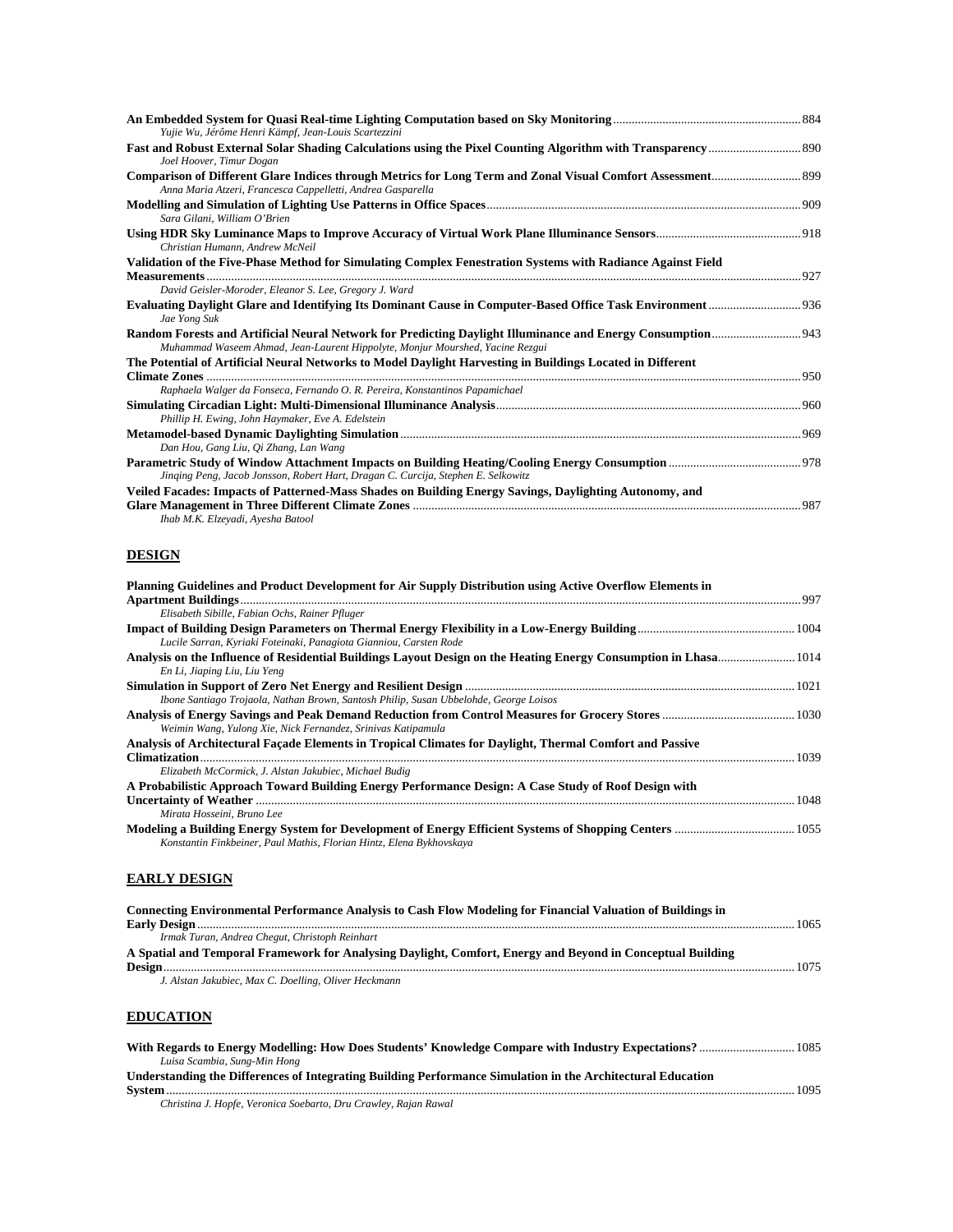| Gerhard Zweifel |  |
|-----------------|--|

## **HVAC**

| Sébastien A. Brideau, Ian Beausoleil-Morrison, Michaël Kummer                                                    |      |
|------------------------------------------------------------------------------------------------------------------|------|
| Assessment of an Internal Combustion Engine Micro-CHP Operation for Different Office Buildings Performance       |      |
|                                                                                                                  | 1121 |
| Jessica Leo, Romain Bonabe de Rouge, Valentin Gavan, Pascal Stabat, Dominique Marchio                            |      |
| Control Strategies for Geothermal Heat Pump Systems in Combination with Thermal and Electrical Storage Units1131 |      |
| Arno Dentel, Christina Betzold                                                                                   |      |

#### **VOLUME 3**

| Multi-split Type Gas-Engine-Driven Heat Pump System Model to Estimate Performance in Low Temperature and                                                                             |  |
|--------------------------------------------------------------------------------------------------------------------------------------------------------------------------------------|--|
| Eisuke Togashi                                                                                                                                                                       |  |
|                                                                                                                                                                                      |  |
| Seung-Hoon Park, Byung-Ki Jeon, Yong-sung Jang, Eui-jong Kim                                                                                                                         |  |
| Jérémy Bois, Laurent Mora, Etienne Wurtz                                                                                                                                             |  |
| Elena Bee, Alessandro Prada, Paolo Baggio                                                                                                                                            |  |
| Anna Marszal-Pomianowska, Jakob Stoustrup, Joakim Widén, Jérôme Le Dréau                                                                                                             |  |
| Sei Ito, Yasunori Akashi, Jongyeon Lim                                                                                                                                               |  |
| Application of Support Vector Machines for Predicting the Performance of Air-Source Domestic Hot Water Heat                                                                          |  |
| Romana Markovic, Caroline Lorz, Jérôme Frisch, Christoph van Treeck                                                                                                                  |  |
| The Impact of Electrical Load Shifting Strategies on Storage Capacity and Service Provision of Domestic Hot                                                                          |  |
| D. Marini, R.A Buswell, C.J Hopfe                                                                                                                                                    |  |
| Paul Raftery, Carlos Duarte, Stefano Schiavon, Fred Bauman                                                                                                                           |  |
| The New Variable Refrigerant Flow System Models in EnergyPlus: Development, Implementation and Validation 1214<br>Tianzhen Hong, Kaiyu Sun, Rongpeng Zhang                           |  |
| Meiwei Qi, Yuchen Shi, Xiaofeng Li                                                                                                                                                   |  |
| Jouri Kanters, Henrik Davidsson                                                                                                                                                      |  |
| Performance Simulation of a Ground Source Heat Pump System Integrated with Solar Photovoltaic Thermal                                                                                |  |
| Lei Xia, Zhenjun Ma, Georgios Kokogiannakis                                                                                                                                          |  |
| Christian Finck, Rongling Li, Wim Zeiler                                                                                                                                             |  |
| Sebastian Stinner, Kristian Huchtemann, Dirk Müller                                                                                                                                  |  |
| Energy Performance of Membrane Energy Recovery Ventilation in Combination with an Exhaust Air Heat Pump  1263<br>Fabian Ochs, Martin Hauer, Michele Bianchi Janetti, Siegele Dietmar |  |
| Radiant Heat Emission System in a Passive House – Numerical Analysis of Comfort and Energetic Performance 1273<br>Fabian Ochs, Mara Magni, Michele Bianchi Janetti                   |  |
|                                                                                                                                                                                      |  |
| Phillip Jones, Xiaojun Li, Ester Coma, Jo Patterson                                                                                                                                  |  |
| Simplified Models of Fault Effects on Unitary Air-Conditioning Equipment for use in Building Simulation Tools  1285<br>David P. Yuill, Mehdi Mehrabi                                 |  |
| Influences of Hot Water Tank States and the Order of Test Days to Gain the Annual Efficiency of Heat Pump                                                                            |  |
| Philipp Mehrfeld, Kristian Huchtemann, Dirk Müller                                                                                                                                   |  |
|                                                                                                                                                                                      |  |
| Haksung Lee, Akihito Ozaki, Myonghyang Lee                                                                                                                                           |  |
| A Method for Automated Generation of HVAC Distribution Subsystems for Building Performance Simulation  1308<br>Aurelien Bres, Florian Judex, Georg Suter, Pieter De Wilde            |  |
| Energy Efficiency of Hydronic Space-Heating Distribution Systems in Super-Insulated Residential Buildings 1318<br>Laurent Georges, Tomasz Iwanek, Martin Thalfeldt                   |  |
| Han Sol Shin, Cheol Soo Park                                                                                                                                                         |  |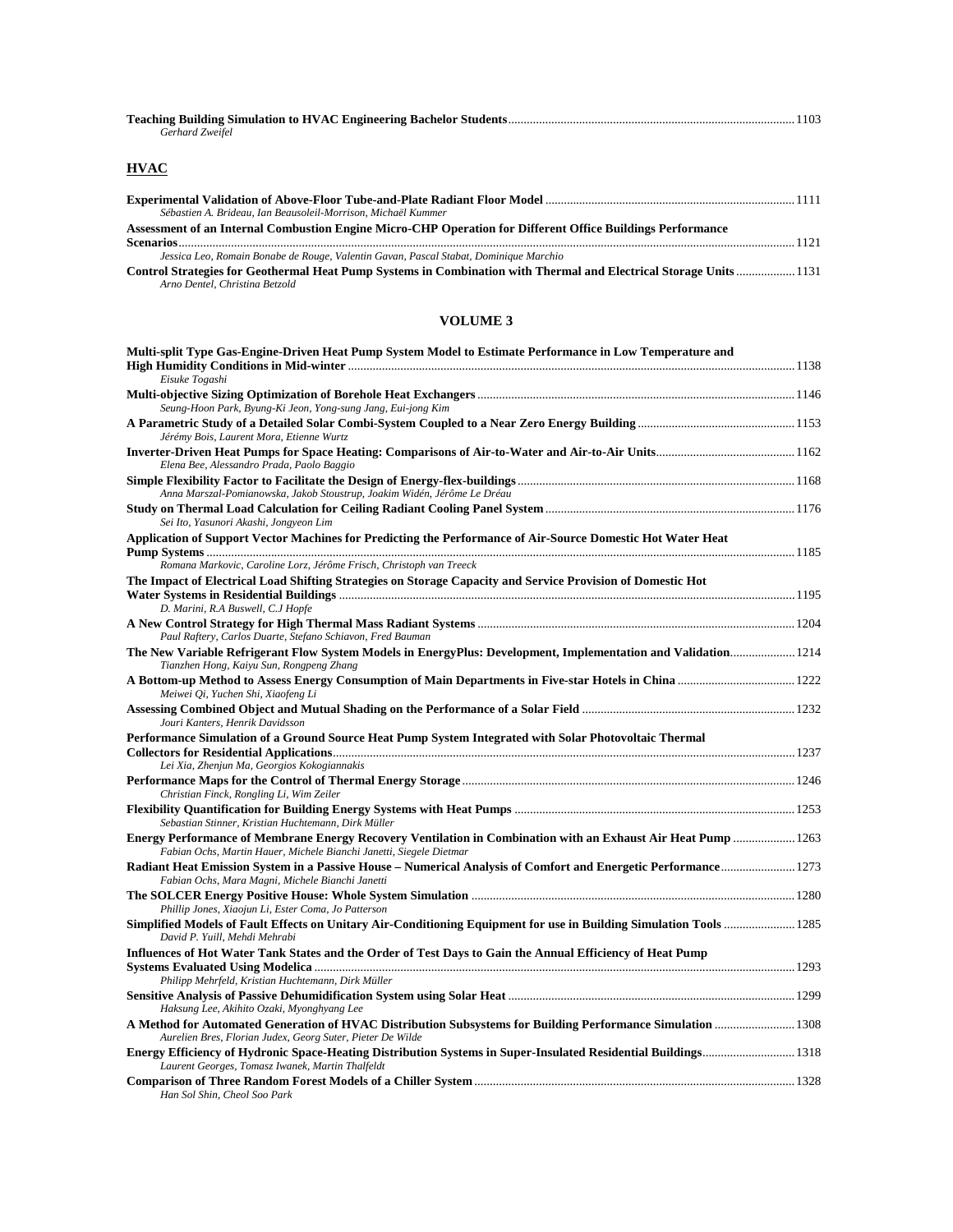| Kathrin Menberg, Yeonsook Heo, Wonjun Choi, Ryozo Ooka, Ruchi Choudhary, Masanori Shukuya                                                                                                      |  |
|------------------------------------------------------------------------------------------------------------------------------------------------------------------------------------------------|--|
|                                                                                                                                                                                                |  |
| E. Nemethova, M. Krajcik, W. Stutterecker                                                                                                                                                      |  |
|                                                                                                                                                                                                |  |
| Vasken Dermardiros, Charalampos Vallianos, Andreas K. Athienitis, Scott Bucking                                                                                                                |  |
|                                                                                                                                                                                                |  |
| Christopher R. Laughman, Hongtao Qiao, Scott A. Bortoff, Daniel J. Burns                                                                                                                       |  |
|                                                                                                                                                                                                |  |
| Elisa Van Kenhove, Arnold Janssens, Jelle Laverge                                                                                                                                              |  |
| Development of a Statistical Model for the Prediction of Overheating in UK Homes Using Descriptive Time Series                                                                                 |  |
|                                                                                                                                                                                                |  |
| Argyris Oraiopoulos, Tom Kane, Steven K Firth, Kevin J Lomas                                                                                                                                   |  |
| Energetic Analysis of the Coupling Between a CHP Production and a Semi-Stationary Electrical Storage System                                                                                    |  |
| Jean-Baptiste Bouvenot, Monica Siroux, Benjamin Latour                                                                                                                                         |  |
|                                                                                                                                                                                                |  |
| Predictive Setpoint Optimization of a Commercial Building Subject to a Winter Demand Penalty Affecting 12                                                                                      |  |
| Jennifer Date, José A. Candanedo, Andreas K. Athienitis, Karine Lavigne                                                                                                                        |  |
|                                                                                                                                                                                                |  |
| Forrest Meggers, Eric Teitelbaum, Jovan Pantelic, Adam Rysanek, Hongshan Guo                                                                                                                   |  |
|                                                                                                                                                                                                |  |
| Atefe Makhmalbaf, Godfried Augenbroe                                                                                                                                                           |  |
| Preventive Maintenance of Centralized HVAC Systems: Use of Acoustic Sensors, Feature Extraction, and                                                                                           |  |
|                                                                                                                                                                                                |  |
| Ravi Srinivasan, Md Tamzeed Islam, Bashima Islam, Zeyu Wang, Tamim Sookoor, Omprakash Gnawali, Shahriar Nirjon                                                                                 |  |
| Performance of the Dehumidification Cycle of a 3-Fluid Liquid Desiccant Membrane Air-Conditioning System  1429<br>Devin Storle, Mohamed R.H. Abdel-Salam, Nader Pourmahmoud, Carey J. Simonson |  |
|                                                                                                                                                                                                |  |
| Prateek Srivastava, Yasin Khan, Jyotirmay Mathur, Mahabir Bhandari                                                                                                                             |  |
|                                                                                                                                                                                                |  |
| Eleftherios Bourdakis, Fred Bauman, Stefano Schiavon, Paul Raftery, Bjarne W. Olesen                                                                                                           |  |
| Willem Faes, Hugo Monteyne, Jelle Laverge, Michel De Paepe                                                                                                                                     |  |
| Depletion and Regeneration Behaviour of a Large Solar-Assisted Ground Source Heat Pump System (SAGSHP)                                                                                         |  |
|                                                                                                                                                                                                |  |
| Hugo Monteyne, Marija Lazova, Özer Ba?ci, Filip Luyckx, Michel De Paepe                                                                                                                        |  |
|                                                                                                                                                                                                |  |
| Ravi Garg, Vaibhav Rai Khare, Jyotirmay Mathur, Vishal Garg                                                                                                                                    |  |
|                                                                                                                                                                                                |  |
| <b>METHODOLOGY</b>                                                                                                                                                                             |  |
|                                                                                                                                                                                                |  |

| Loïc Raillon, Christian Ghiaus                                                                                                                                                |  |
|-------------------------------------------------------------------------------------------------------------------------------------------------------------------------------|--|
| Simon Ligier, Maxime Robillart, Patrick Schalbart, Bruno Peuportier                                                                                                           |  |
| Component-Based Machine Learning Modelling Approach for Design Stage Building Energy Prediction: Weather                                                                      |  |
| Sundaravelpandian Singaravel, Philipp Geyer, Johan Suykens                                                                                                                    |  |
| Ljubomir Jankovic                                                                                                                                                             |  |
| Jason Gaekwad                                                                                                                                                                 |  |
| Opening the Black Box: Enhancing Community Design and Decision Making Processes with Building                                                                                 |  |
| Christina J Hopfe, Robert S McLeod, Toby Rollason                                                                                                                             |  |
| Pieter de Wilde                                                                                                                                                               |  |
| Building Simulation 2017: "Comparison of Chosen Measures based on Performance Simulations using Low Order<br>A. Brüntjen, C. Fliegner, D. Koschwitz, J. Frisch, C. van Treeck |  |
| Matthias Mitterhofer, Georg Ferdinand Schneider, Sebastian Stratbücker, Simone Steiger                                                                                        |  |
| Ali Saberi Derakhtenjani, Andreas K. Athienitis                                                                                                                               |  |
| Zohra Djatouti, Julien Waeytens, Ludovic Chamoin, Patrice Chatellier                                                                                                          |  |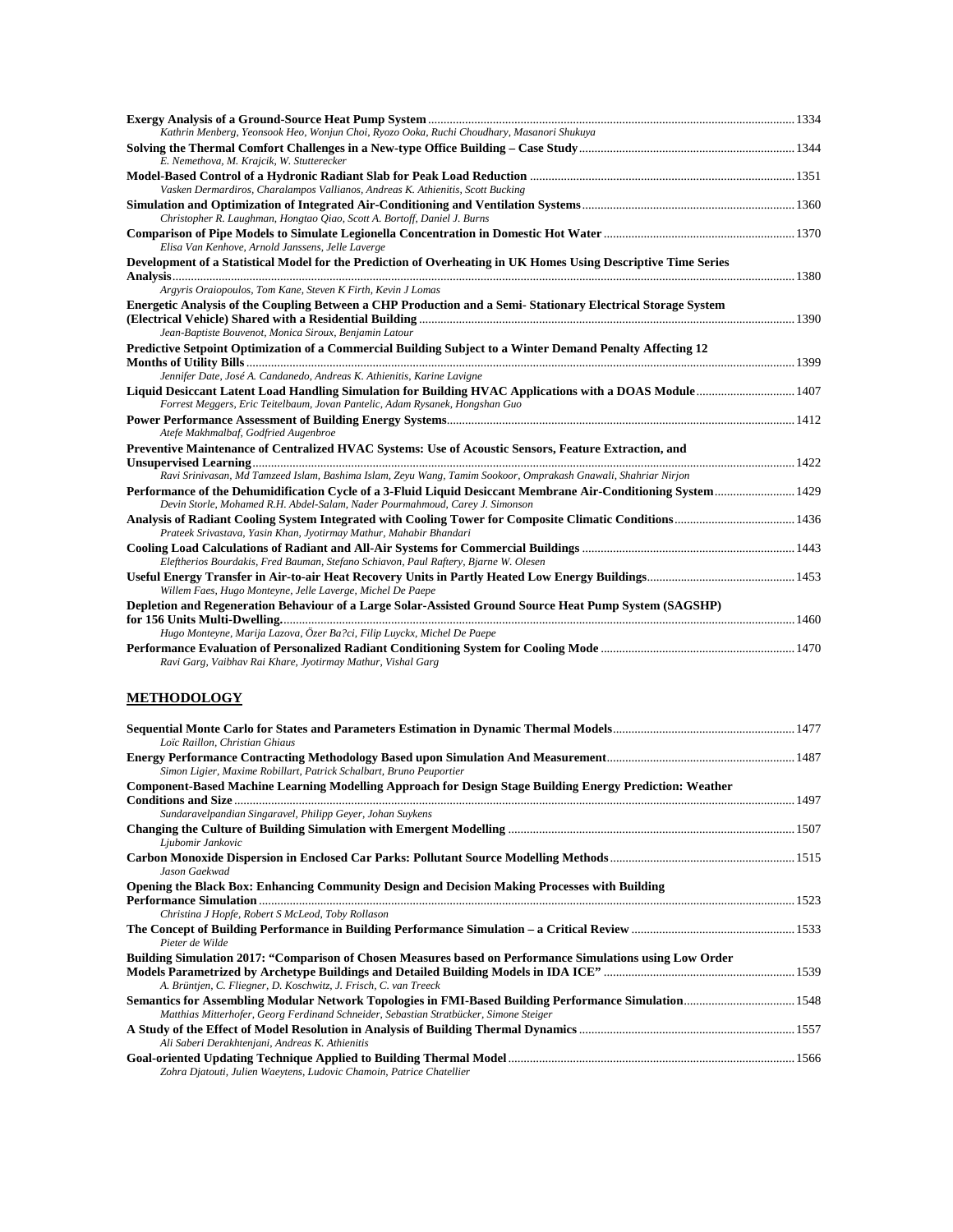| Sensitivity Analysis of Visual and Thermal Parameters for Energy Savings: Combining Illuminance and |  |
|-----------------------------------------------------------------------------------------------------|--|
|                                                                                                     |  |
| Giorgia Chinazzo, Mathieu Plourde, Joshua Pereira, Jan Wienold, Marilyne Andersen                   |  |
|                                                                                                     |  |
| Zhelun Chen, Jin Wen, Anthony Kearsley, Amanda Pertzborn                                            |  |
|                                                                                                     |  |
| Himanshu Sharma, Anthony D. Fontanini, Umesh Vaidya, Baskar Ganapathysubramanian                    |  |

#### **OCCUPANTS**

| The Influence of the Variation in Occupancy Patterns on Domestic Energy Simulation Prediction: A Case Study in                                                                           |  |
|------------------------------------------------------------------------------------------------------------------------------------------------------------------------------------------|--|
| Guangying Ren, Minna Sunikka-Blank, Xingxing Zhang                                                                                                                                       |  |
| Mahnameh Taheri, Farhang Tahmasebi, Ardeshir Mahdavi                                                                                                                                     |  |
| Jacob Chapman, Peer-Olaf Siebers, Darren Robinson                                                                                                                                        |  |
| Towards Better Buildings Performance Estimations? A Framework for Integrating Dynamic Occupant Behaviour                                                                                 |  |
| Alaa Alfakara, Ben Corxford                                                                                                                                                              |  |
| Monitoring And Stimulating Energy Behavioural Change in University Buildings Towards Post Carbon Cities  1633<br>Valentina Fabi, Verena M. Barthelmes, Yeonsook Heo, Stefano P. Corgnati |  |
| Human Behavior and Energy Consumption in Buildings: An Integrated Agent-Based Modeling and Building                                                                                      |  |
| Elie Azar, Sokratis Papadopoulos                                                                                                                                                         |  |
| A Simulation Framework for Quantifying the Influence of Occupant Behavior on Savings of Energy Efficiency                                                                                |  |
| Kaiyu Sun, Tianzhen Hong, Ji-Hyun Kim                                                                                                                                                    |  |
| Analysis on the Actual Cooling Effect of the Standing Fan: A Comparative Study of Heat Loss and Thermal                                                                                  |  |
| Sun-Hye Mun, Yeon-Jung Kim, Jung-Ho Huh                                                                                                                                                  |  |
| Yunsong Han, Huixuan Sun, Cheng Sun                                                                                                                                                      |  |
| Towards a Comprehensive Tool to Model Occupant Behaviour for Dwellings that Combines Domestic Hot Water                                                                                  |  |
| Jean Rouleau, Alfonso Ramallo-González, Louis Gosselin                                                                                                                                   |  |
| <b>Implementing Occupant Behaviour in the Simulation of Building Energy Performance and Energy Flexibility:</b>                                                                          |  |
| Rongling Li, Feng Wei, Yang Zhao, Wim Zeiler                                                                                                                                             |  |
| Development of Realistic Water Draw Profiles for California Residential Water Heating Energy Estimation  1685<br>Neal Kruis, Bruce Wilcox, Jim Lutz, Chip Barnaby                        |  |
| Zhaoxuan Li, Bing Dong                                                                                                                                                                   |  |

#### **VOLUME 4**

| Peng Xue, Tianzhen Hong, Bing Dong                                                                                                                            |      |
|---------------------------------------------------------------------------------------------------------------------------------------------------------------|------|
|                                                                                                                                                               |      |
| Dietmar Siegele, Georgios Dermentzis, Eleonora Leonardi, Fabian Ochs, Aleksandra Ksiezykl                                                                     |      |
| Jungsoo Kim, Richard de Dear, Thomas Parkinson, Christhina Candido                                                                                            |      |
| Giuseppina Buttitta, Olivier Neu, Will Turner, Donal Finn                                                                                                     |      |
| Simulating the Behavior of Building Occupants using Multi-agent Narratives: A Preliminary Study in a Generic                                                  |      |
|                                                                                                                                                               | 1735 |
| Davide Schaumann, Simon Breslav, Rhys Goldstein, Azam Khan, Yehuda E. Kalav                                                                                   |      |
| Application of Dynamic Numerical Simulation to Investigate the Effects of Occupant Behaviour Changes in                                                       |      |
| Vincenzo Corrado, Ilaria Ballarini, Simona Paduos, Elisa Primo, Francesco Madonna                                                                             |      |
| Usefulness of the obFMU Module Examined through a Review of Occupant Modelling Functionality in Building                                                      |      |
| Andrew Cowie, Tianzhen Hong, Xiaohang Feng, Quentin Darakdjian                                                                                                |      |
| Fulvio Re Cecconi, Massimiliano Manfren, Lavinia Chiara Tagliabue, Giorgia Marenzi, Enrico De Angelis, Angelo Luigi Camillo<br>Ciribini, Andrea Zani          |      |
| Introducing and Testing a Strategy for Fit-for-Purpose Occupant Behavior Modeling in a Simulation-Aided<br>Isabella Gaetani, Pieter-Jan Hoes, Jan L.M. Hensen | 1771 |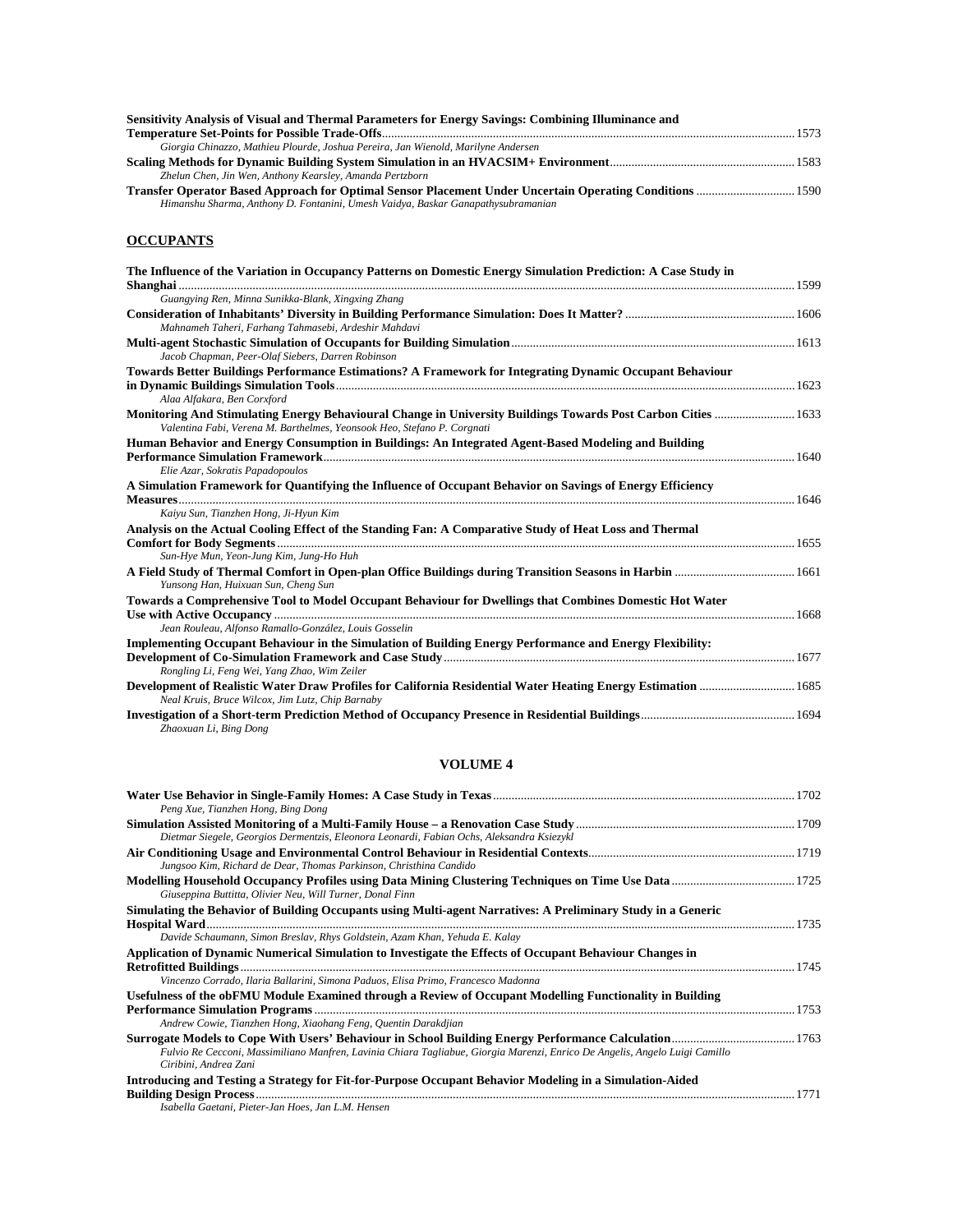| Aman Singhvi, Nada Tarkhan                                                                                                                                                                       |  |
|--------------------------------------------------------------------------------------------------------------------------------------------------------------------------------------------------|--|
|                                                                                                                                                                                                  |  |
| Mengda Jia, Ravi Srinivasan, Robert Ries, Gnana Bharathy, Barry Silverman, Nathan Weyer                                                                                                          |  |
| Sun Ho Kim, Hyeun Jun Moon, Young Ran Yoon                                                                                                                                                       |  |
| <b>OPTIMIZATION</b>                                                                                                                                                                              |  |
| Panagiota Gianniou, Kyriaki Foteinaki, Alfred Heller, Carsten Rode                                                                                                                               |  |
| Operating Performance Simulation of Auto-tuning Feed-forward in Temperature Control of Hydronic Heating<br>Yoshitaka Uno, Takahiro Nakai, Takaya Yamamoto                                        |  |
| Alessandro Prada, Elena Bee, Andrea Gasparella, Paolo Baggio                                                                                                                                     |  |
| Michael Wood, Matthew Eames                                                                                                                                                                      |  |
| Artlight 2.0 – a Runtime Optimized Algorithm for Coupled Thermal and Daylight Simulation with TRNSYS and                                                                                         |  |
| Martin Hauer, David Geisler-Moroder<br>Integrated Building Performance Optimisation: Coupling Parametric Thermal Simulation Optimisation and                                                     |  |
| Yair Schwartz, Rokia Raslan, Ivan Korolija, Dejan Mumovic                                                                                                                                        |  |
| Using an Adaptive Meta-Model Evolutionary Algorithm for Mixed-Integer Type Building Design Optimization for<br>Weili Xu, Khee Poh Lam, Omer T. Karaguzel                                         |  |
| Towards Better Indoor Air Quality and Energy Efficiency by Using an Optimal Mechanical Ventilation Strategy  1859<br>Aurélie Foucquier, Franck Alessi, Pierre Bernaud, Arnaud Jay, Etienne Wurtz |  |
| Whole-Building Simulation of Hybrid Ventilation based on Full-scale Measurements in an Institutional High-rise                                                                                   |  |
| Jun Cheng, Dahai Qi, Liangzhu (Leon) Wang, Andreas Athienitis                                                                                                                                    |  |
| Maria Ferrara, Fabrizio Dabbene, Enrico Fabrizio                                                                                                                                                 |  |
| Multi-Objective Optimisation In Early Stage Design. Case Study: Northampton University Creative Hub Building 1886<br>David Roderick Polson, Evan Zacharis, Oliver Lawrie, Dora Vagiou            |  |
| Damon Woods, Tyler Noble, Brad Acker, Ralph Budwig, Kevin Van Den Wymelenberg                                                                                                                    |  |
| Elli Nikolaidou, Jonathan Wright, Christina J. Hopfe                                                                                                                                             |  |
| Occupant-Aware Energy Management: Simulated Energy Savings Achievable Using Learned Cooling<br>Leluo Zhang, Murali Annavaram, Kyle Konis                                                         |  |
| <b>Aaron Power</b>                                                                                                                                                                               |  |
| Yi Zhang, Lubo Jankovic                                                                                                                                                                          |  |
| Simulation-based Optimization of Energy Consumption and Discomfort in Multi-Occupied Offices Considering<br>Shide Salimi, Zheng Liu, Amin Hammad                                                 |  |
| Yara Thomas, Liping Wang, Anthony Denzer                                                                                                                                                         |  |
| Yuan Fang, Soolyeon Cho                                                                                                                                                                          |  |
| Sebastian Stratbücker, Sicheng Zhu, Matthias Mitterhofer                                                                                                                                         |  |
| Meta-Optimization and Scattering Parameters Analysis for Improving On Site Building Model Identification for                                                                                     |  |
| Quan Nguyen-Hong, Audrey Le Mounier, Van-Binh Dinh, Benoit Delinchant, Stephane Ploix, Frédéric Wurtz                                                                                            |  |
| <b>SOFTWARE</b>                                                                                                                                                                                  |  |

| Forecasting Building Energy Demand under Uncertainty Using Gaussian Process Regression: Feature Selection,                                       |  |
|--------------------------------------------------------------------------------------------------------------------------------------------------|--|
|                                                                                                                                                  |  |
| Bin Yan, Xiwang Li, Wenbo Shi, Xuan Zhang, Ali Malkawi                                                                                           |  |
|                                                                                                                                                  |  |
| Filip Petrushevski, Stefan Gaida, Barbara Beigelböck, Milos Sipetic, Gerhard Zucker, Christian Schiefer, Daniel Schachinger,<br>Wolfgang Kastner |  |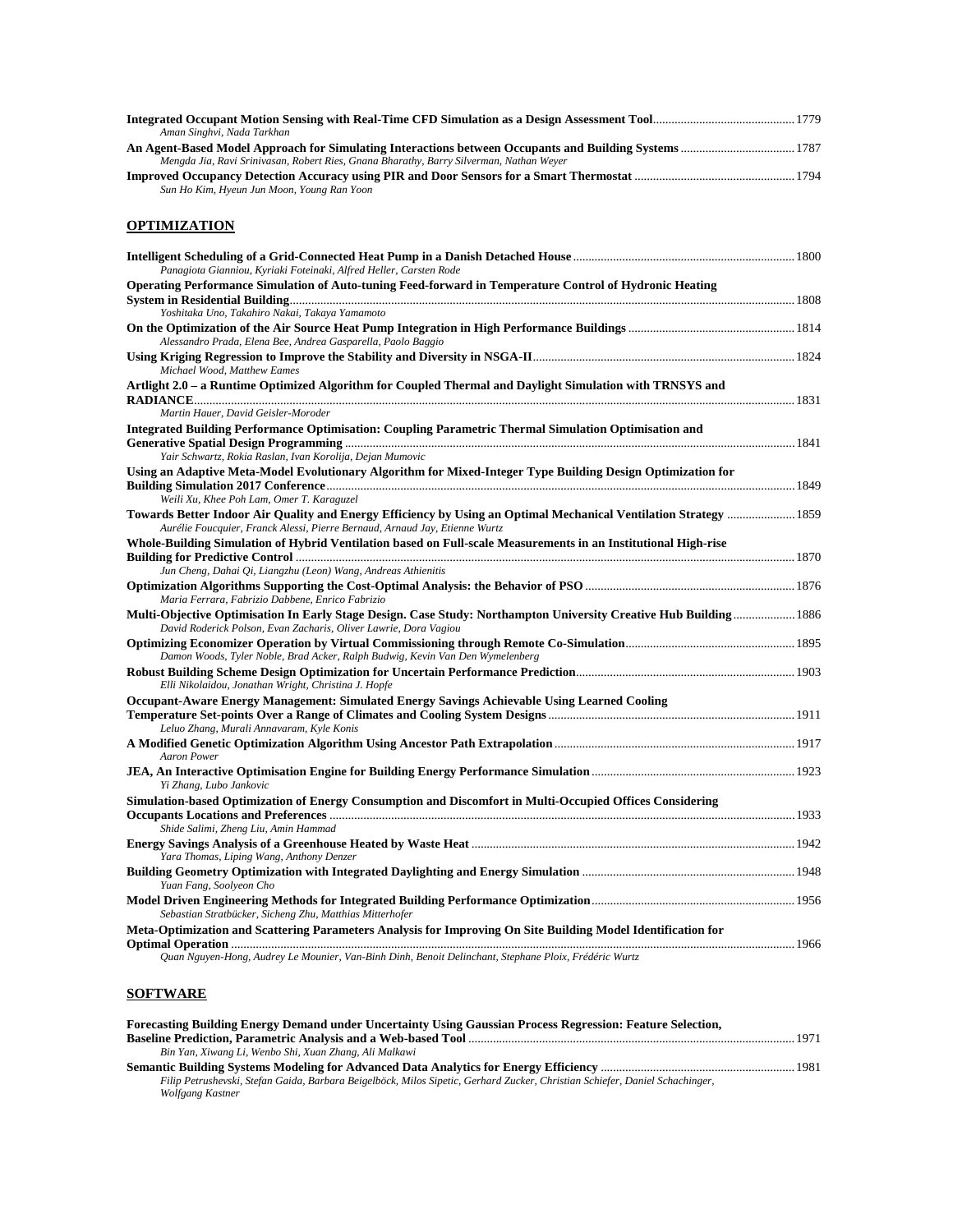| Eric Fichter, Sebastian Weck, Ralf Becker, Jan Derksen, Stephan Düber, Jérôme Frisch, Robert Löhring, David Koppmann, Jörg<br>Blankenbach, Christoph van Treeck, Martin Ziegler |       |
|---------------------------------------------------------------------------------------------------------------------------------------------------------------------------------|-------|
| Torben Østergård, Rasmus Lund Jensen, Steffen Enersen Maagaard                                                                                                                  |       |
| Alessandro Maccarini, Göran Hultmark, Alireza Afshari, Niels C. Bergsøe                                                                                                         |       |
| Ursula Eicker, Hannes Harter, Verena Weiler                                                                                                                                     |       |
| <b>Exploring the Commercial Implications of Measurement and Verification Choices in Energy Performance</b>                                                                      |       |
| Pamela J Fennell, Paul A Ruyssevelt, Andrew ZP Smith                                                                                                                            | 2022  |
| Parag Rastogi, Mohammad Emtiyaz Khan, Marilyne Andersen                                                                                                                         | .2030 |
| Development of South Korea's National Integrated Building Energy Management System for Green Building                                                                           |       |
| Younghoon Kwak, Sungeun Shin, Seungyeop Oh, Ohin Kwon, Dongyoung Lee                                                                                                            | .2039 |
| Timothy P McDowell, David E Bradley, Marion Hiller, Jochen Lam, Jakob Merk, Werner Keilholz                                                                                     | 2049  |
| Georgios I. Giannakis, Georgios D. Kontes, Ivan Korolija, Dimitrios V. Rovas                                                                                                    |       |
| Walter Mazuroski, Nathan Mendes, Ricardo C. L. F. Oliveira                                                                                                                      | .2068 |

# **URBAN**

| Claudia Weissmann, Patrick Wörner, Tianzhen Hong                                                                                                                                                   |  |
|----------------------------------------------------------------------------------------------------------------------------------------------------------------------------------------------------|--|
|                                                                                                                                                                                                    |  |
| Milena Vuckovic, Ardeshir Mahdavi, Christian Tauber, Kristina Kiesel, Stefan Glawischnig, Alexandra Heiderer, Ida Pirstinger,<br>Martina Majcen, Matthias Raudaschl                                |  |
| High-resolution Representations of Internal and External Boundary Conditions in Urban Energy Modelling 2093<br>Ardeshir Mahdavi, Neda Ghiassi, Milena Vuckovic, Mahnameh Taheri, Farhang Tahmasebi |  |
| Neda Ghiassi, Ardeshir Mahdavi                                                                                                                                                                     |  |
| Development of a District Modeling Approach for Buildings using 3DEXPERIENCE and Dymola/Modelica                                                                                                   |  |
|                                                                                                                                                                                                    |  |
| Valentin Gavan, Alain Mouky                                                                                                                                                                        |  |
| Nicolas Perez, Christian Inard, Peter Riederer, Vincent Partenay                                                                                                                                   |  |
|                                                                                                                                                                                                    |  |
| G.N. Lilis, G. Giannakis, D.V. Rovas<br>Predicting the Effect of Changes to the Urban Environment on Future Electrical Demand Using Building                                                       |  |
|                                                                                                                                                                                                    |  |
| Andrew Cowie, Nick Kelly, Raheal McGhee, Aizaz Samuel, Ciaran Higgins, Watson Peat                                                                                                                 |  |
| Elie Azar, Min Lin                                                                                                                                                                                 |  |
| Ralph T. Muehleisen, Joshua Bergerson                                                                                                                                                              |  |
| Architectural-Geometrical Simplification for Multi-Zone Building Models for Urban Refurbishment Projects 2164<br>Alexander Inderfurth, Arda Karasu, Christoph Nytsch-Geusen, Claus Steffan         |  |
| Daniel Sobieraj, Xavier Mendieta, J.J. McArthur                                                                                                                                                    |  |
| Implementation of a Calibrated Urban Building Energy Model (UBEM) for the Evaluation of Energy Efficiency                                                                                          |  |
|                                                                                                                                                                                                    |  |
| Carlos Cerezo Davila, Nathaniel Jones, Adil Al-Mumin, Ali Hajiah, Christoph Reinhart                                                                                                               |  |
| Generating High Resolution Near-Future Weather Forecasts for Urban Scale Building Performance Modelling2190<br>Hu Du, Michael Barclay, Phil Jones                                                  |  |
| Comparison of Two Simulation Methods for the Technical Feasibility of a District Heating System Using Waste                                                                                        |  |
| Luyi Xu, J. Ignacio Torrens, Jan L. M. Hensen                                                                                                                                                      |  |
| Wind, Sun, Surface Temperature, and Heat Island: Critical Variables for High-Resolution Outdoor Thermal                                                                                            |  |
|                                                                                                                                                                                                    |  |
| Christopher Mackey, Theodore Galanos, Leslie Norford, Mostapha Sadeghipour Roudsari                                                                                                                |  |
| Building Simulation 2017: "Determination of Heat Flux Coefficient Inquiry Methods for City District Simulation"2216<br>C. Fliegner, A. Brüntjen, J. Frisch, C. van Treeck                          |  |
| An Integrated Model for Urban Microclimate and Building Energy in High-Density Cities for Early Stage Design  2225<br>Jianxiang Huang, Phil Jones, Rong Peng, Xiaojun Li, Shanshan Hou             |  |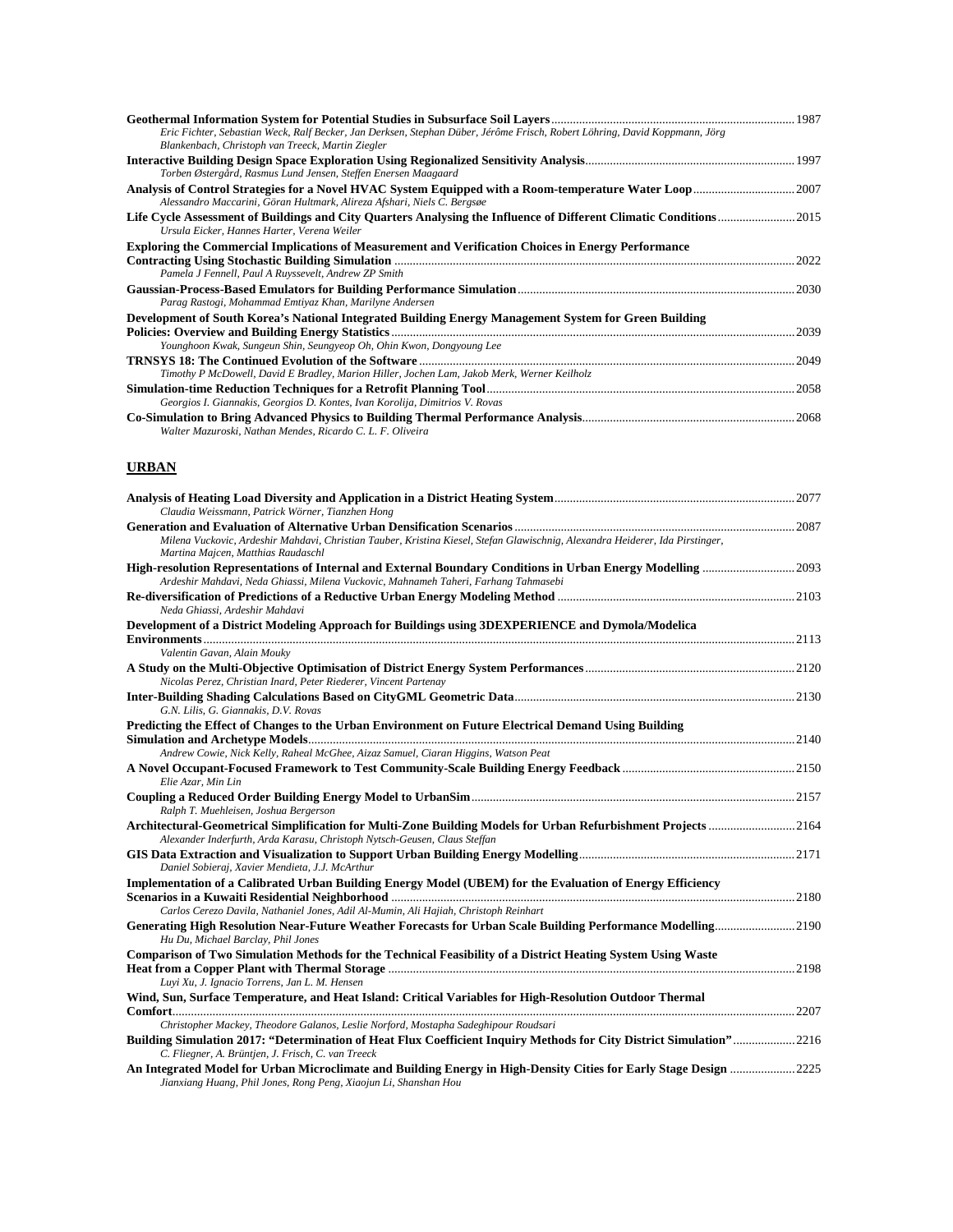| Matteo Del Giudice, Anna Osello, Arianna Fonsati, Daniela De Luca, Alberto Musetti, Francesca Marchi, Edoardo Patti, |  |
|----------------------------------------------------------------------------------------------------------------------|--|
|                                                                                                                      |  |
| Francesco Brundu, Andrea Acquaviva                                                                                   |  |
|                                                                                                                      |  |
| Kian Wee Chen, Leslie Norford                                                                                        |  |
|                                                                                                                      |  |
| Martin Heine Kristensen, Ruchi Choudhary, Rasmus Høst Pedersen, Steffen Petersen                                     |  |
|                                                                                                                      |  |
| Carine Tran, Luyi Xu, J. Ignacio Torrens Galdiz, Jan L. M. Hensen, Vincent Lemort                                    |  |

#### **VOLUME 5**

| Campus Energy Model: Using a Semi-Automated Workflow to Build Spatially Resolved Campus Building Energy                                                                      |  |
|------------------------------------------------------------------------------------------------------------------------------------------------------------------------------|--|
| Thomas Suesser, Timur Dogan                                                                                                                                                  |  |
| Seth H. Holmes, Nicholas B. Rajkovich, Fahed Baker                                                                                                                           |  |
| Urban Scale Energy Demand Modelling of Commercial Building Stock Considering the Variety of HVAC System                                                                      |  |
| Shun Kimura, Yohei Yamaguchi, Bumjoon Kim, Yusuke Miyachi, Yumei Kou, Yoshiyuki Shimoda                                                                                      |  |
| Ursula Eicker, Juergen Schumacher, Michael Bobker, Honey Berk, Laura Romero Rodriguez, Charles J Vorosmarty                                                                  |  |
| Parametric Study of Urban Microclimate Based on a Coupled Approach for CFD, Radiation, Wind-Driven Rain<br>Aytac Kubilay, Dominique Derome, Jan Carmeliet                    |  |
| Giovanni Tardioli, Ruth Kerrigan, Mike Oates, James O'Donnell, Donal Finn                                                                                                    |  |
| Lucie Merlier, Loic Frayssinet, Frédéric Kuznik, Gilles Rusaouen, Kévyn Johannes, Jean Luc Hubert, Maya Milliez                                                              |  |
| Building-Integrated Agriculture (BIA) in Urban Contexts: Testing a Simulation-Based Decision Support                                                                         |  |
| Khadija Benis, Christoph Reinhart, Paulo Ferrão                                                                                                                              |  |
| L. Andrew Bollinger                                                                                                                                                          |  |
| Complex Large-Scale Heating, Cooling and Power Supply Models – Virtual Renewable Power Plant Simulation<br>Torsten Schwan, Rene Unger                                        |  |
| Marcus Fuchs, Dirk Müller                                                                                                                                                    |  |
| Transpirative Cooling Potential of Vegetation in Urban Environment using Coupled CFD and Leaf Energy                                                                         |  |
| Lento Manickathan, Thijs Defraeye, Jonas Allegrini, Dominique Derome, Jan Carmeliet                                                                                          |  |
| Assessing Aggregated Impacts of Distributed Energy Resources (DERs): A Building Stock Model Approach 2382<br>Dimitry Burdjalov, S. Michael Daukoru, Anthony Duer             |  |
| Meng Kong, Mingshi Yu, Ning Liu, Peng Gao, Yanzhi Wang, Jianshun Zhang                                                                                                       |  |
| Dominique Derome, Aytaç Kubilay, Jan Carmeliet                                                                                                                               |  |
|                                                                                                                                                                              |  |
| Zhaoxuan Li, Ankur Pipri, Bing Dong, Nikolaos Gatsis, Ahmad F. Taha, Nanpeng Yu                                                                                              |  |
| Santosh Philip, Nathan Brown, George Loisos, Susan Ubbelohde                                                                                                                 |  |
| The Influence of Building Height Variability on Natural Ventilation and Neighbor Buildings in Dense Urban                                                                    |  |
| Jing Li, Michael Donn<br>A Framework for Outdoor Mean Radiant Temperature Simulation: Towards Spatially Resolved Thermal                                                     |  |
| Tarek Rakha, Pouya Zhand, Christoph Reinhart                                                                                                                                 |  |
| A 'Big Data' Approach to the Application of Building Performance Simulation to Improve the Operational                                                                       |  |
| Joe Clarke, Daniel Costola, Andrew Cowie, Jon Hand, Nick Kelly, Filippo Monari                                                                                               |  |
| Markus Schumacher, Marcus Fuchs, Dirk Müller                                                                                                                                 |  |
| A Data-Driven and Simulation Approach for Understanding Thermal Performance of Slum Redevelopment in                                                                         |  |
| Ramit Debnath, Ronita Bardhan, Rishee K Jain                                                                                                                                 |  |
| Building Simulation With Local Environmental Conditions: Defects Integration in a Thermal Building Model2462<br>Auline Rodler, Sihem Guernouti, Marjorie Musy, Julien Bouyer |  |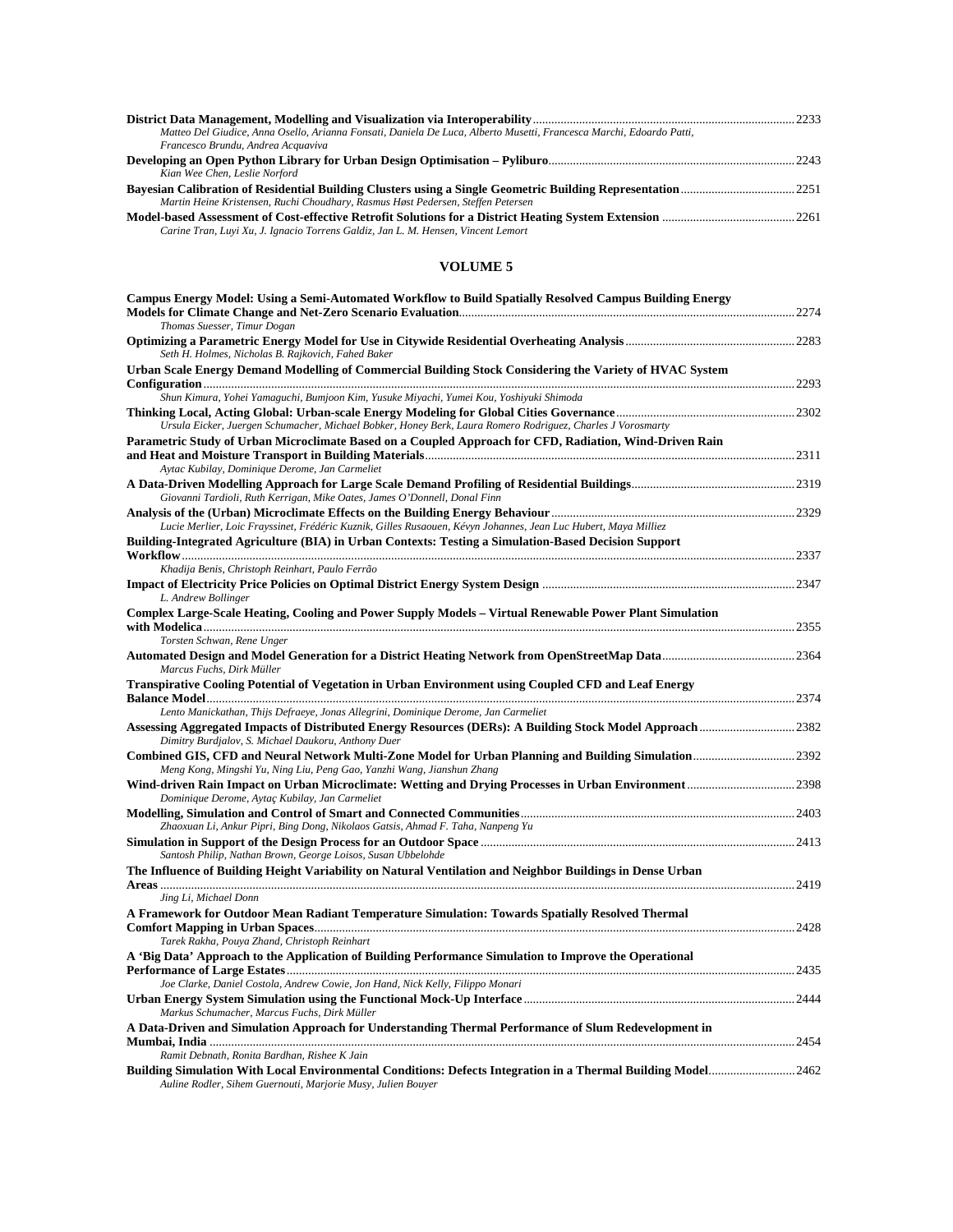#### **VALIDATION**

| Comparison Between the Results of Computational Fluid Dynamics Analysis and an Experiment Using Particle                                                                                     |  |
|----------------------------------------------------------------------------------------------------------------------------------------------------------------------------------------------|--|
| Shunsuke Saka, Koji Sakai, Hiroki Ono                                                                                                                                                        |  |
| Eikichi Ono, Sei Ito, Harunori Yoshida                                                                                                                                                       |  |
| A Residential Case Study to Validate a New Default Detection Method Based on Discrepancies Between Simulated                                                                                 |  |
|                                                                                                                                                                                              |  |
| Rozenn Josse-Buret, Frédéric Wurtz, Philippe Marchal, Etienne Wurtz<br>J. Neymark, M. Kennedy, R. Judkoff, J. Gall, R. Henninger, T. Hong, D. Knebel, T. McDowell, M. Witte, D. Yan, X. Zhou |  |
| <b>Improving the Energy Performance Contracting Process using Building Performance Simulation: Lessons Learnt</b>                                                                            |  |
|                                                                                                                                                                                              |  |
| Nishesh Jain, Esfand Burman, Dejan Mumovic, Michael Davies, Andrew Tindale                                                                                                                   |  |
| Emanuele Zilio, Kyriaki Foteinaki, Panagiota Gianniou, Carsten Rode                                                                                                                          |  |
|                                                                                                                                                                                              |  |
| Moritz Lauster, Ana Constantin, Peter Remmen, Marcus Fuchs, Dirk Müller                                                                                                                      |  |
|                                                                                                                                                                                              |  |
| Minjae Shin, Juan-Carlos Baltazar, Jeff Haberl, Edwin Frazier, Bobby Lynn<br>Modeling and Calibration of a Variable Refrigerant Flow (VRF) System with a Dedicated Outdoor Air System        |  |
|                                                                                                                                                                                              |  |
| Dongsu Kim, Heejin Cho, Piljae Im, Sam Cox                                                                                                                                                   |  |
| Performance Evaluation and Improvement of a Newly-Renovated Danish School Building (Retro-commissioning) 2549                                                                                |  |
| Li Liu, Viktoriya Vasileva Georgieva, Diana Zabusova, Kremena Bozhidarova Milenkova, Rasmus Christiansen, Sofia Fernandez<br>Montes, Veronika Vecsey                                         |  |
|                                                                                                                                                                                              |  |
| Qi Li, Godfried Augenbroe, Ralph Muehleisen                                                                                                                                                  |  |
|                                                                                                                                                                                              |  |
| Qinpeng Wang, Godfried Augenbroe                                                                                                                                                             |  |
| Dhayanandh Murugan, Gabrielle Viola McMorrow, Liping Wang, Steve Greenberg                                                                                                                   |  |
|                                                                                                                                                                                              |  |
| <b>VISUALIZATION</b>                                                                                                                                                                         |  |
|                                                                                                                                                                                              |  |
|                                                                                                                                                                                              |  |
| Christoph Nytsch-Geusen, Thaeba Ayubi, Jens Möckel, Jörg Rädler, Matthis Thorade                                                                                                             |  |
| Won Hee Ko, Stefano Schiavon                                                                                                                                                                 |  |
| Visualization of Passive Performance Parameters Through Time-Based Metrics and Discussion of a Survey for                                                                                    |  |
|                                                                                                                                                                                              |  |
| Aylin Ozkan, Ted Kesik, William O'Brien                                                                                                                                                      |  |
| Tobias Maile, Richard See                                                                                                                                                                    |  |
| An Artistic Analysis to Guide Trustees Preserving an Artistic Vision for Building Simulation 2017 Conference 2615                                                                            |  |
| Edward G. Lyon                                                                                                                                                                               |  |
| A Workflow for Managing Building Information and Performance Data using Virtual Reality: An Alternative to                                                                                   |  |
| Adam Rysanek, Clayton Miller, Arno Schlueter                                                                                                                                                 |  |
| Graphical Visualization of Potential Cost Savings from Energy Storage under Time-of-Use Electric Rates 2628                                                                                  |  |
| Taewoo Kim, Paulo Cesar Tabares-Velasco                                                                                                                                                      |  |
| An Experiment in Virtual Reality to Measure Daylight-Driven Interest in Rendered Architectural Scenes2635                                                                                    |  |
| Siobhan Rockcastle, Kynthia Chamilothori, Marilyne Andersen                                                                                                                                  |  |
| WEATHER                                                                                                                                                                                      |  |
|                                                                                                                                                                                              |  |
|                                                                                                                                                                                              |  |
| Michael Wood, Matthew Eames<br>Effect of the Application between Anisotropic and Isotropic Diffuse Radiation Model on Building Diffuse                                                       |  |
|                                                                                                                                                                                              |  |
| Zhengrong Li, Haowei Xing, Shiqin Zeng                                                                                                                                                       |  |
|                                                                                                                                                                                              |  |
| Angélica Walsh, Daniel Cóstola, Lucila C. Labaki                                                                                                                                             |  |

**Influence of Solar Irradiance Models on the Selection of Optimal Refurbishment Measures**............................................................2669 *Giovanni Pernigotto, Alessandro Prada, Francesca Cappelletti, Andrea Gasparella*  **Climate Change and Its Impact on Building Energy Consumption in Office Building of Different Climate Zones in China**..............................................................................................................................................................................................................2679 *Jingjing An, Da Yan, Ying Cui, Chan Xiao*